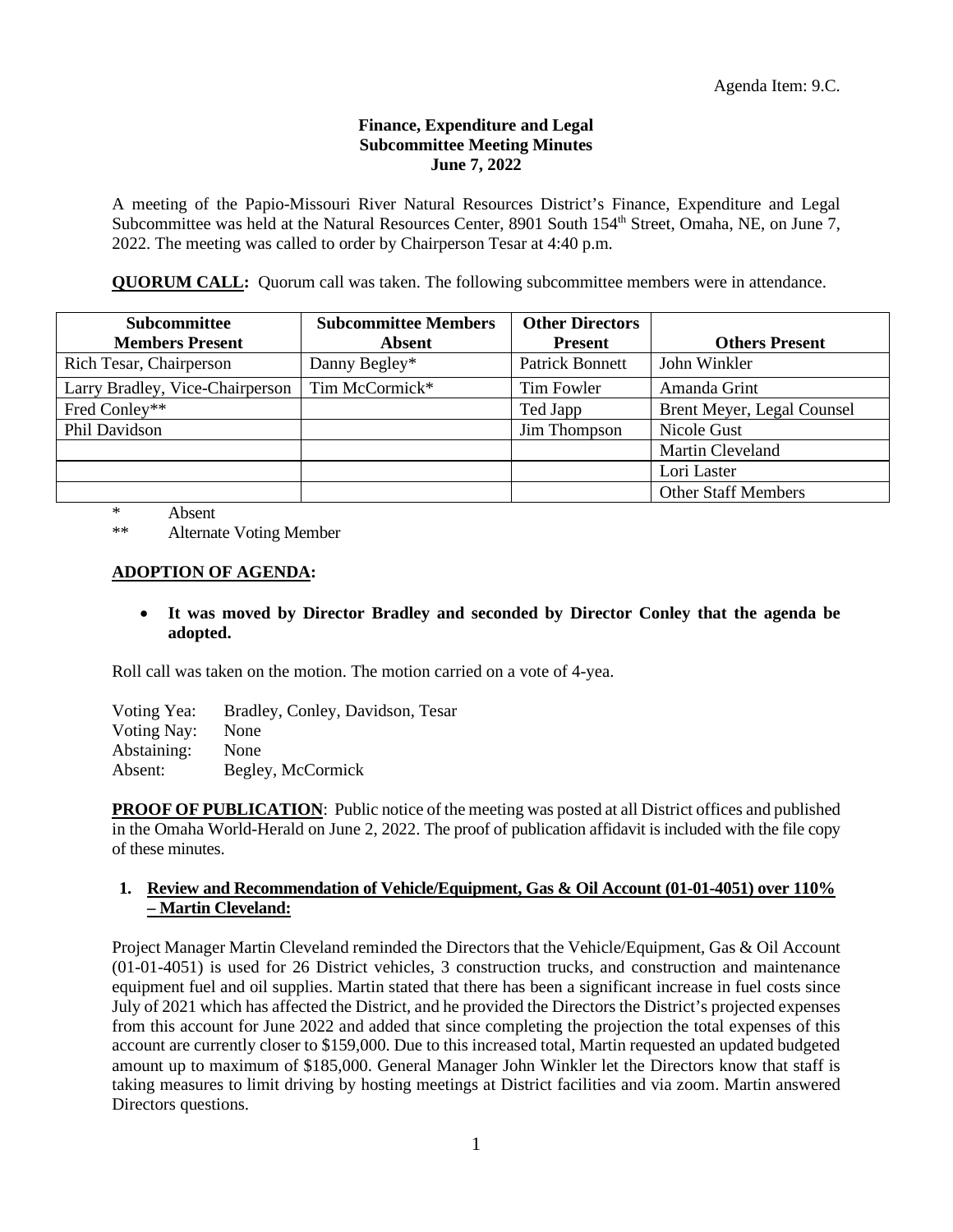• **It was moved by Director Conley and seconded by Director Bradley that the Subcommittee recommend to the Board that account 01-01-4051 Vehicle/Equipment, Gas & Oil be allowed to exceed 110% of the budgeted amount up to a maximum of \$180,000.**

Roll call was taken on the motion. The motion carried on a vote of 4-yea.

Voting Yea: Bradley, Conley, Davidson, Tesar Voting Nay: None Abstaining: None Absent: Begley, McCormick

# **2. Review and Recommendation of No Name Dike High Ground Sokol Camp Association Lot #38 Permanent Easement Purchase** *[Executive Session if needed]* **– Martin Cleveland:**

Project Manager Martin Cleveland briefed the Directors on the proposed Sokol Camp Association Lot # 38 Easement Purchase which is necessary to ensure that the flood protection of No Name Dike is maintained. Martin let the Directors know that the Sokol Camp Association has accepted the appraised value for Lot #38 and that a purchase agreement for the lot permanent easement has been signed. Martin answered Directors questions.

• **It was moved by Director Conley and seconded by Director Bradley that the Subcommittee recommend to the Board of Directors that the General Manager be authorized to execute the proposed Purchase Agreement with Sokol Camp Association for the purchase price of \$1,700 for Lot #38 permanent easement, for No Name Dike Flood Reduction Project High Ground Easement Project, subject to changes deemed necessary by the General Manager and approval as to form by District Legal Counsel.**

Roll call was taken on the motion. The motion carried on a vote of 4-yea.

Voting Yea: Bradley, Conley, Davidson, Tesar Voting Nay: None Abstaining: None Absent: Begley, McCormick

# **3. Review and Recommendation of Land Acquisition for Dam Site 12 – Tract 4** *[Executive Session if needed]* **– Lori Laster:**

• **It was moved by Director Davidson and seconded by Director Conley that the Subcommittee move into Executive Session for the purpose of discussing Land Acquisition for Dam Site 12 – Tract 4.**

Roll call was taken on the motion. The motion carried on a vote of 4-yea. The Subcommittee went into Executive Session at 4:49 p.m.

Voting Yea: Bradley, Conley, Davidson, Tesar Voting Nay: None Abstaining: None Absent: Begley, McCormick

• **It was moved by Director Bradley and seconded by Director Davidson that the Subcommittee come out of Executive Session.** 

Roll call was taken on the motion. The motion carried on a vote of 4-yea. The Subcommittee came out of Executive Session at 4:54 p.m.